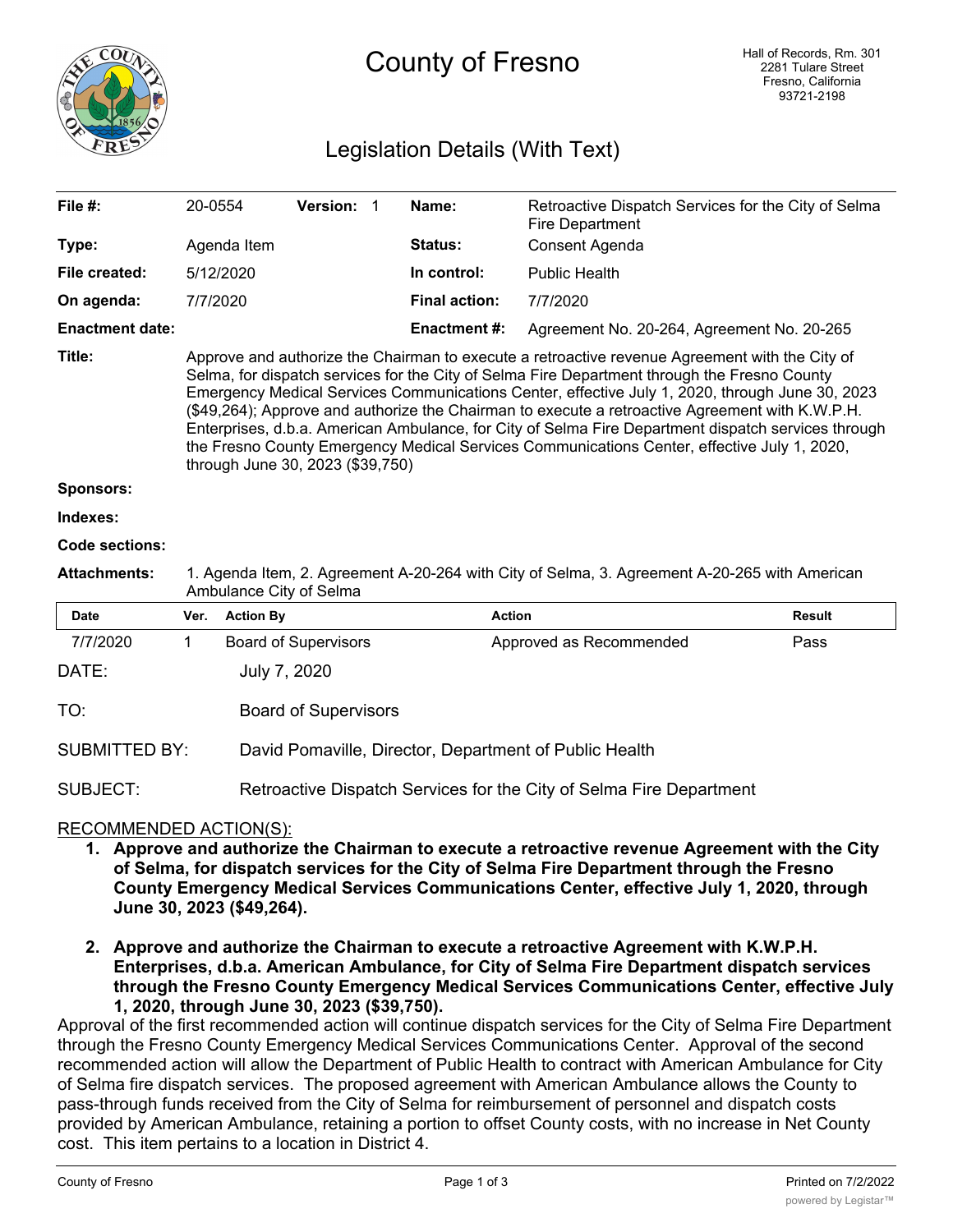## ALTERNATIVE ACTION(S):

There are no viable alternative actions. Should your Board not approve the recommended actions, the City of Selma would need to find another dispatch center for the fire department.

#### RETROACTIVE AGREEMENT:

The recommended agreements are retroactive to July 1, 2020, due to not receiving the final agreements from the City of Selma in sufficient time to meet prior Board date deadlines, and to ensure no break in services.

#### FISCAL IMPACT:

There is no net County cost associated with the recommended actions. The recommended revenue agreement with the City of Selma will provide a total of \$49,264; \$39,750 will fund the agreement with American Ambulance. The Department will retain \$9,514 to offset County costs, such as personnel and radio equipment. The maximum amount of the recommended agreement with American Ambulance is \$39,750 and will be fully offset with pass-through revenue received from the City of Selma. There are no pending invoices pertaining to these Agreements. Sufficient appropriations and estimated revenues will be included in the Department's Org 5620 FY 2020-21 Recommended Budget and in subsequent budgets for the duration of the contract term.

#### DISCUSSION:

The Fresno County Emergency Medical Services (EMS) Communications Center is a regional dispatch center responsible for the management and dispatch of all ambulance requests in Fresno, Kings and Madera Counties. The EMS Communications Center began dispatch services for the City of Selma in May 2005.

The proposed agreement with the City of Selma would allow the City to continue contracting with the County for dispatch services utilizing the Fresno County EMS Communications Center, which is staffed and operated by American Ambulance under its exclusive operating agreement with the County. The proposed agreement with American Ambulance for fire dispatch services would allow the County to pass-through funds received from the City of Selma to American Ambulance for dispatch services. Approval of the retroactive agreements would allow continuation of services as provided for in the prior agreements with the City of Selma and American Ambulance (Agreement Nos. A-17-234 and A-17-235), approved by the Board on June 6, 2017 and expired on June 30, 2020. The emergency medical and fire dispatch service combination continues to be very effective and the City, County, and American Ambulance wish to continue services.

The proposed agreement with the City of Selma can be terminated without cause by either party with a 90-day written notice, and either party may terminate the contract if the other party commits a material breach by providing a 30-day written notice, unless the breaching party cures the breach within the 30 days. The proposed American Ambulance agreement can be terminated without cause by either party with a 60-day written notice, and either party may terminate the contract if the other party commits a material breach by providing a seven-day written notice, unless the breaching party cures the breach within the seven days.

Both proposed agreements contain a mutual hold harmless clause and in the event of an act of god, act of public enemy, or other extraordinary cause not reasonably within the control of either party, the proposed agreements contain a force majeure clause, which excuses the parties' performance under the agreements. The proposed agreements will be effective retroactive to July 1, 2020 through June 30, 2023.

## REFERENCE MATERIAL:

BAI #48 - June 6, 2017